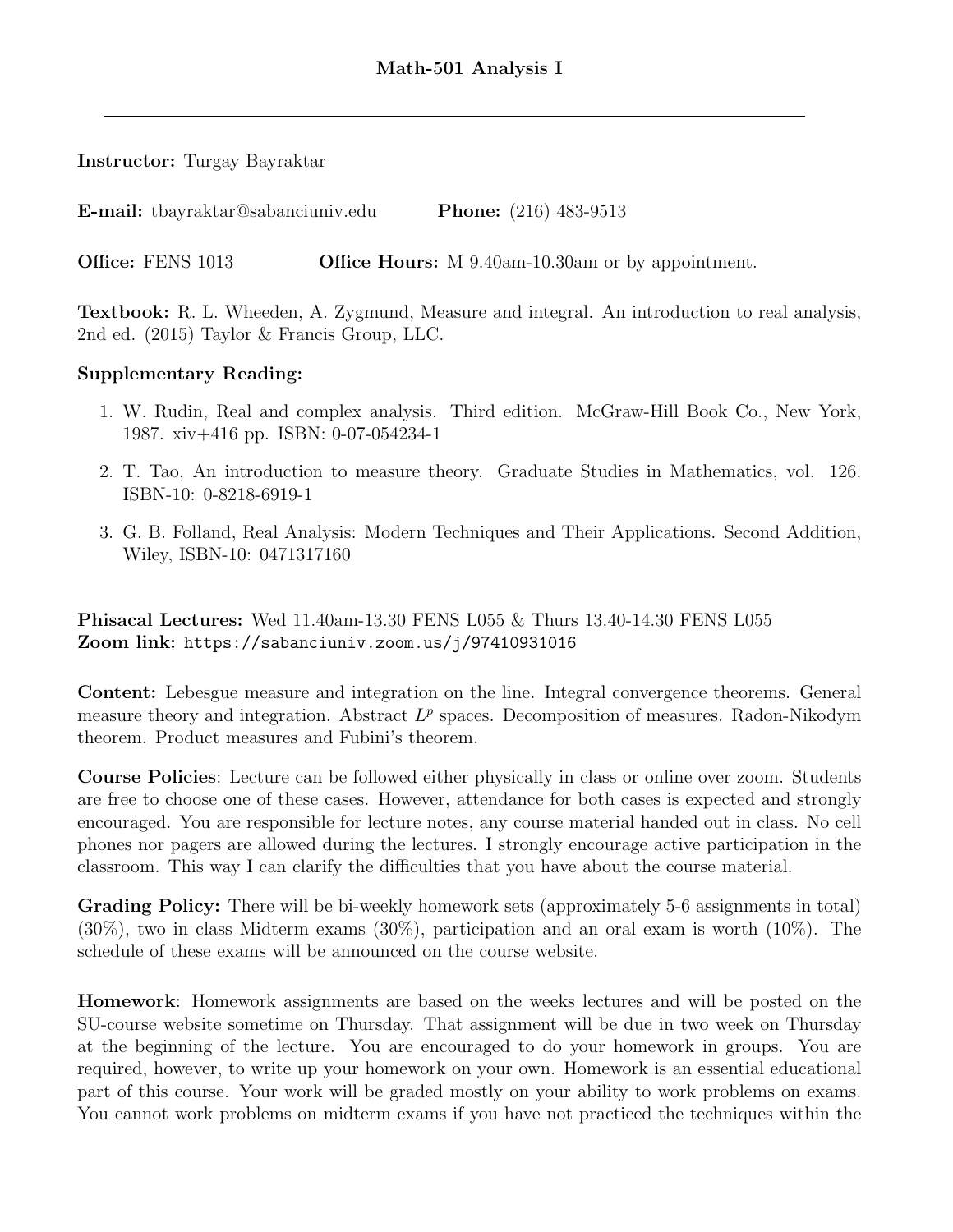homework problems. If you misuse homework by not doing it yourself, or not checking that you can solve a problem on your own after having been shown how to do it, then your exam scores and corresponding grade will reflect this.

Academic Honesty: The strength of the university depends on academic and personal integrity. In this course, you must be honest and truthful. Cheating hurts our community by undermining academic integrity, creating mistrust, and fostering unfair competition. The university will punish cheaters with failure on an assignment, failure in a course, permanent transcript notation, suspension, and/or expulsion.

Violations can include cheating on exams, plagiarism, reuse of assignments without permission, improper use of the Internet and electronic devices unauthorized collaboration, alteration of graded assignments, forgery and falsification, lying, facilitating academic dishonesty, and unfair competition. Ignorance of these rules is not an excuse.

In this course, as in many math courses, working in groups to study particular problems and discuss theory is strongly encouraged. Your ability to talk mathematics is of particular importance to your general understanding of mathematics.

You should collaborate with other students in this course on the general construction of homework assignment problems. However, you must write up the solutions to these homework problems individually and separately. If there is any question as to what this statement means, please see the professor or the recitation instructor.

For more information, see the guide on the SU website (http://mysu.sabanciuniv.edu/yonerge/ Akademik\_durustluk/E-Investigation.html).